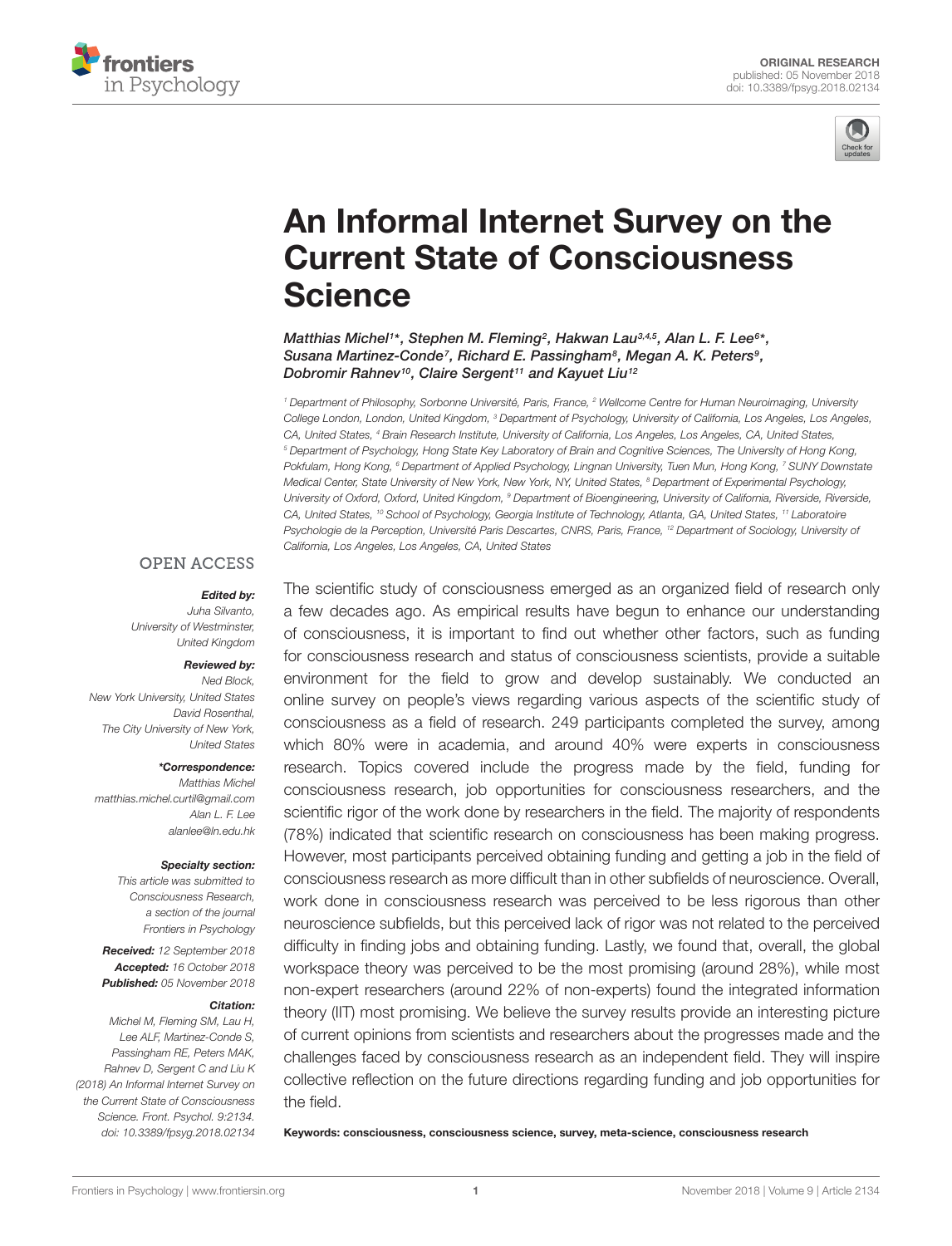# INTRODUCTION

At the beginning of the 20th century, behaviorists wanted to constitute psychology as a scientific discipline by getting rid of mentalistic notions such as attention, memory, volition, mental imagery, and consciousness, which they regarded as unscientific [\(Watson,](#page-4-0) [1913;](#page-4-0) [Skinner,](#page-4-1) [1953\)](#page-4-1). This proved to be a mistake. With the rise of cognitive science, a wide variety of mental phenomena were progressively reintroduced within the scope of scientific investigation. However, while perceptual mechanisms were extensively studied, little effort was made to understand which mechanisms bring about consciousness of the contents of perception. The scientific study of consciousness became an organized field of research less than 30 years ago. Since then, a large number of empirical findings increased our understanding of consciousness [\(Block et al.,](#page-4-2) [2014\)](#page-4-2). Scientific progress, however, does not only consist of the advancement of knowledge [\(Kitcher,](#page-4-3) [1995\)](#page-4-3). Increased funding for consciousness research and the rising status of scientists engaging in the field are also fundamental indicators of scientific progress as well as sine qua non conditions for such progress, and should not be overlooked. Here, we present the results of a survey designed to investigate the current state of the neuroscience of consciousness in regards to these latter aspects.

# MATERIALS AND METHODS

Two hundred and fourty-nine subjects replied to our informal online survey. Participants were notified that they would not be compensated for their participation in the survey, and could stop taking the survey at any time. They were also informed that the purpose of the survey was to investigate their attitudes about current research on consciousness. Survey procedures were approved by the UCLA Institutional Review Board. Subjects completed the survey through the online software SurveyMonkey, by using their phone or computer. The survey was advertised through social media (e.g., Facebook, Twitter). As such, the survey did not involve random sampling or counterbalancing of question order, and it is also difficult to assess response rate; we will address these limitations further in Section "Discussion." The survey was conducted between January 29, 2018 and February 14, 2018.

We asked 23 questions to the participants. We collected demographic data on the following: age, region, gender, year of highest degree, current position, number of publications, number of publications related to consciousness, number of publications on consciousness in public media, primary domain of expertise, conferences on consciousness attended (ASSC or Tucson), total amount of grants received for studying consciousness, overall amount of grants received.

Other questions concerned the possibility of a complete biological explanation of consciousness, progress in the understanding of consciousness thanks to neuroscience and psychology, improvement in the field of consciousness science, theories of consciousness perceived as most promising,

experimental rigor of the work on consciousness compared to other subfields in neuroscience, difficulty of successfully competing for funding while studying consciousness compared to other neuroscience subfields, difficulty of the job market in consciousness science compared to other neuroscience subfields, preference for public or private funding of the work on consciousness, accuracy of popular media articles on consciousness, and perceived benefits of popular media article on consciousness.

For a full list of details of questions asked, please see **[Supplementary Data](#page-4-4)**.

# RESULTS

Of the 249 respondents, as many as 59% were active scholars (with >5 publications), and 29% were either tenure track or tenured academics. Overall, 80% of our participants were in academia. We achieved a good balance between experts in the field (43%, defined both as having attended ASSC—a conference organized by a professional society—or having published >5 papers on the topic), versus non-experts. 30% of participants were neuroscientists, 4% computer scientists, 20% philosophers, 37% psychologists, and 9% were working in other areas (humanities or natural/engineer sciences). 31% of the participants were primarily based in North America and 54% were based in Europe. On average, participants were 37 years old. 30% of participants were female, and 65% male (with 1% "Other" and 4% "Refuse to disclose"). See **[Supplementary Data](#page-4-4)** for details.

## Progress

A great majority of participants (78%) agreed that progress has been made in the scientific study of consciousness. This result appears to hold regardless of whether one studies consciousness or not, as we found no dependence between expertise and perceived progress in the field [chi-squared tests,  $p = 0.32$ ].

## Funding

Many participants (36%) judged it more difficult to obtain funding for consciousness research than for other subfields of neuroscience they were familiar with (**[Figure 1](#page-2-0)**). This was especially true for participants based primarily in North America, compared to those based primarily in Europe [Wilcoxon ranksum test:  $p = 0.02$ ]. We found no significant difference between experts and non-experts on the perceived difficulty of obtaining funding for studying consciousness [chi-squared test;  $p = 0.67$ ].

#### Jobs

About half of participants reported that they believe it is more difficult to find a job in academia as a consciousness researcher than in other neuroscience subfields. Neuroscientists were more likely than those in other fields to respond that finding a job in consciousness science is more difficult compared to other subfields in neuroscience (**[Figure 2](#page-2-1)**). We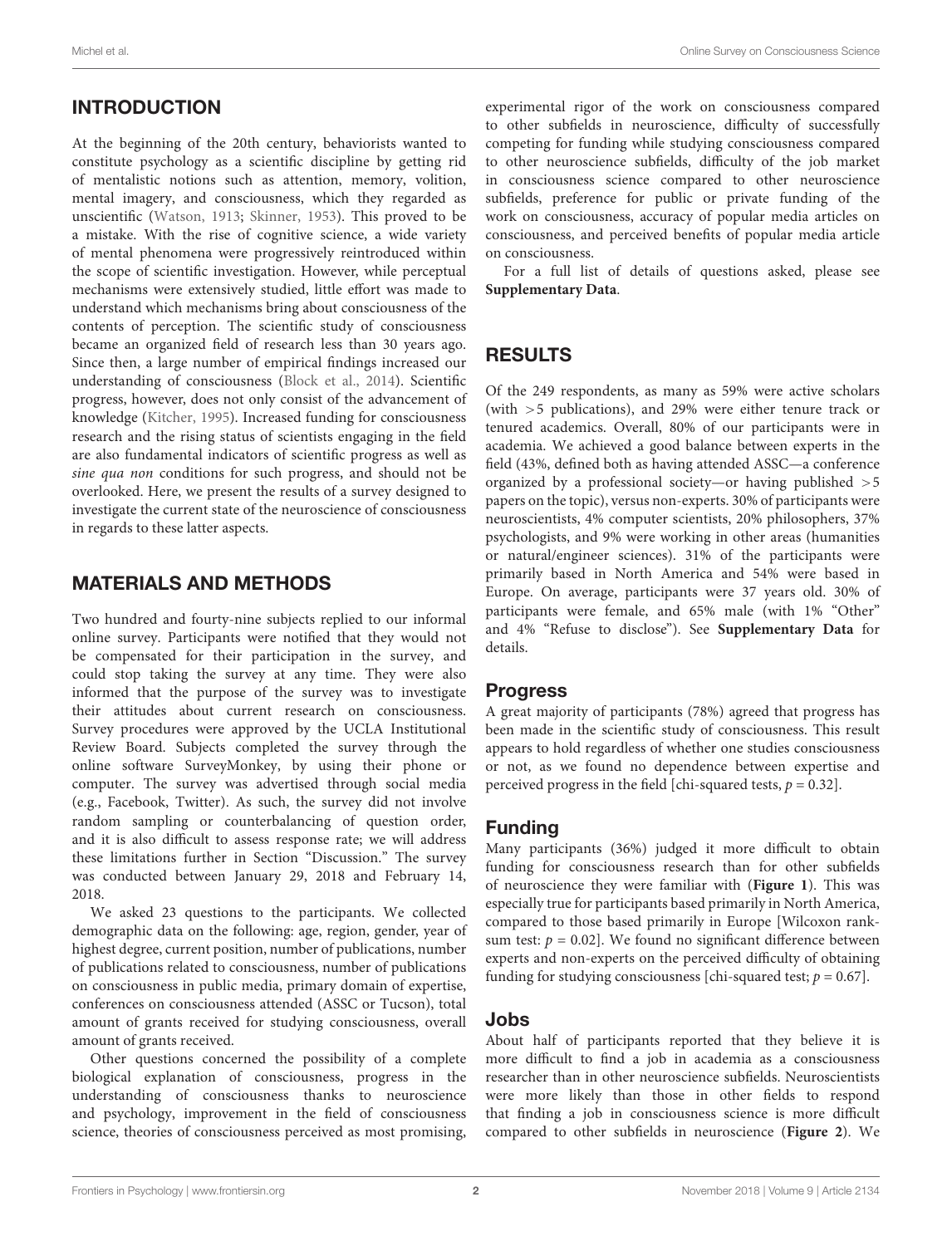

<span id="page-2-0"></span>



<span id="page-2-1"></span>found no significant difference between experts and nonexperts on perceived job-market difficulty [chi-squared test;  $p = 0.38$ ].

## Rigor

More participants considered the work done in the field less rigorous than in other fields (34%), rather than the other way round (8%). This was true regardless of whether respondents worked on consciousness or not [chi-squared test;  $p = 0.65$ ], which indicates that this is not just an outgroup bias; even experts within the field perceive lack of rigor as a problem.

This perceived lack of rigor does not explain the lack of funding and jobs, however. The field of consciousness was seen as similarly or more rigorous than fields such as social neuroscience (33% reported consciousness science as "more rigorous" than social neuroscience, versus only 10% who reported it as "less rigorous"), again both by experts as well as non-experts. Nonetheless, respondents reported that funding and jobs are found with greater difficulty for consciousness science than for social neuroscience (31% considered it more difficult to obtain funding for studying consciousness than social neuroscience, versus 6% who found it less difficult; 41% perceived the job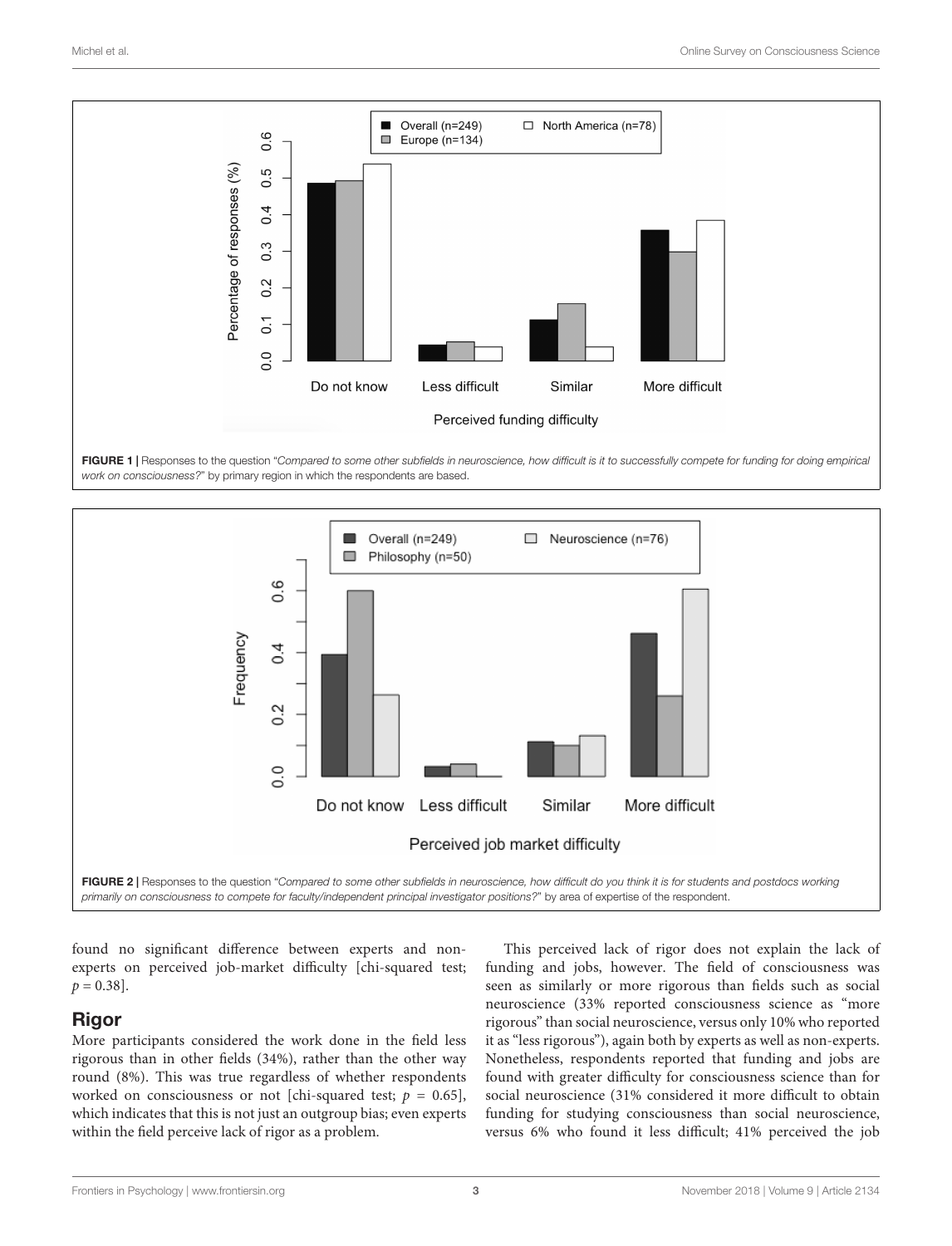market as more difficult for those who study consciousness compared to social neuroscience, versus 3% who found it less difficult).

#### Role of Private Funding and Media

A large proportion of participants agreed that, for the healthy development of the field, public funding should be preferred over private funding (47 vs. 6%). This may be related to the concern that private funders might be misinformed by the depiction of the neuroscience of consciousness in popular media. Indeed, 44% of participants considered the representation of the neuroscience of consciousness in popular media to be less accurate than the representation of other scientific topics, whereas only 5% found it more accurate. The below section contains a possibly relevant and interesting example of media influence.

#### Theories Perceived as Most Promising

We asked participants to rate which consciousness theory they perceived to be most promising. Overall, the global workspace theory [\(Dehaene and Changeux,](#page-4-5) [2011;](#page-4-5) [Dehaene](#page-4-6) [et al.,](#page-4-6) [2014\)](#page-4-6) was seen as the most promising theory of consciousness (28%). On the other hand, among nonexperts only, IIT [Integrated Information Theory; [\(Oizumi](#page-4-7) [et al.,](#page-4-7) [2014;](#page-4-7) [Tononi et al.,](#page-4-8) [2016\)](#page-4-8)] was considered to be the most promising theory (22% of non-experts); this was true whether expertise was defined as having published more than five articles on consciousness (chi-squared test,  $p$  < 0.05), or attending ASSC at least once (chi-squared test,  $p < 0.05$ ).

We suspect that one explanation for this may be that IIT has been promoted heavily in popular media, with such claims as "[IIT is the] only really promising fundamental theory of consciousness," appearing in influential media outlets<sup>[1](#page-3-0)</sup>. Nonexperts may be particularly influenced by these claims. We also cannot rule out other possibilities, however, such that non-experts may be particularly impressed by mathematical complexity (a feature of IIT relative to other theories presented in our survey).

For further details about the responses to each of the questions asked, please see **[Supplementary Data](#page-4-4)**.

# **DISCUSSION**

The field of consciousness research is perceived as making progress. However, the field also faces significant challenges that could overthrow the progress accomplished so far.

We emphasize that this survey was informal and that our results are subject to significant limitations. For example, the sample size of 249 participants may be considered small. However, we note that the typical attendance to ASSC is under 500 people. Hence, relative to the size of the field, including over a 100 experts plus a group of non-experts of similar size is not uninformative.

Moreover, since the survey was advertised through social media, the opinions of our participants might reflect some degree of selection bias. It is possible that respondents selected through social media could be more sympathetic to the overall project of a neuroscience of consciousness than the overall scientific

<span id="page-3-0"></span><sup>&</sup>lt;sup>1</sup>See, e.g., [http://www.nytimes.com/2010/09/21/science/21consciousness.html,](http://www.nytimes.com/2010/09/21/science/21consciousness.html) [https://qz.com/709969/2300-years-later-platos-theory-of-consciousness-is-being](https://qz.com/709969/2300-years-later-platos-theory-of-consciousness-is-being-backed-up-by-neuroscience/)[backed-up-by-neuroscience/,](http://www.nytimes.com/2010/09/21/science/21consciousness.html) [https://w](https://www.newyorker.com/tech/elements/how-much-consciousness-does-an-iphone-have)ww.newyorker.com/tech/elements/how[much-consciousness-does-an-iphone-have](https://www.newyorker.com/tech/elements/how-much-consciousness-does-an-iphone-have)[, or](https://www.huffingtonpost.com/bobby-azarian/post_10079_b_8160914.html) https://www.huffingtonpost.com/ [bobby-azarian/post\\_10079\\_b\\_8160914.html.](https://www.huffingtonpost.com/bobby-azarian/post_10079_b_8160914.html)

<span id="page-3-1"></span>